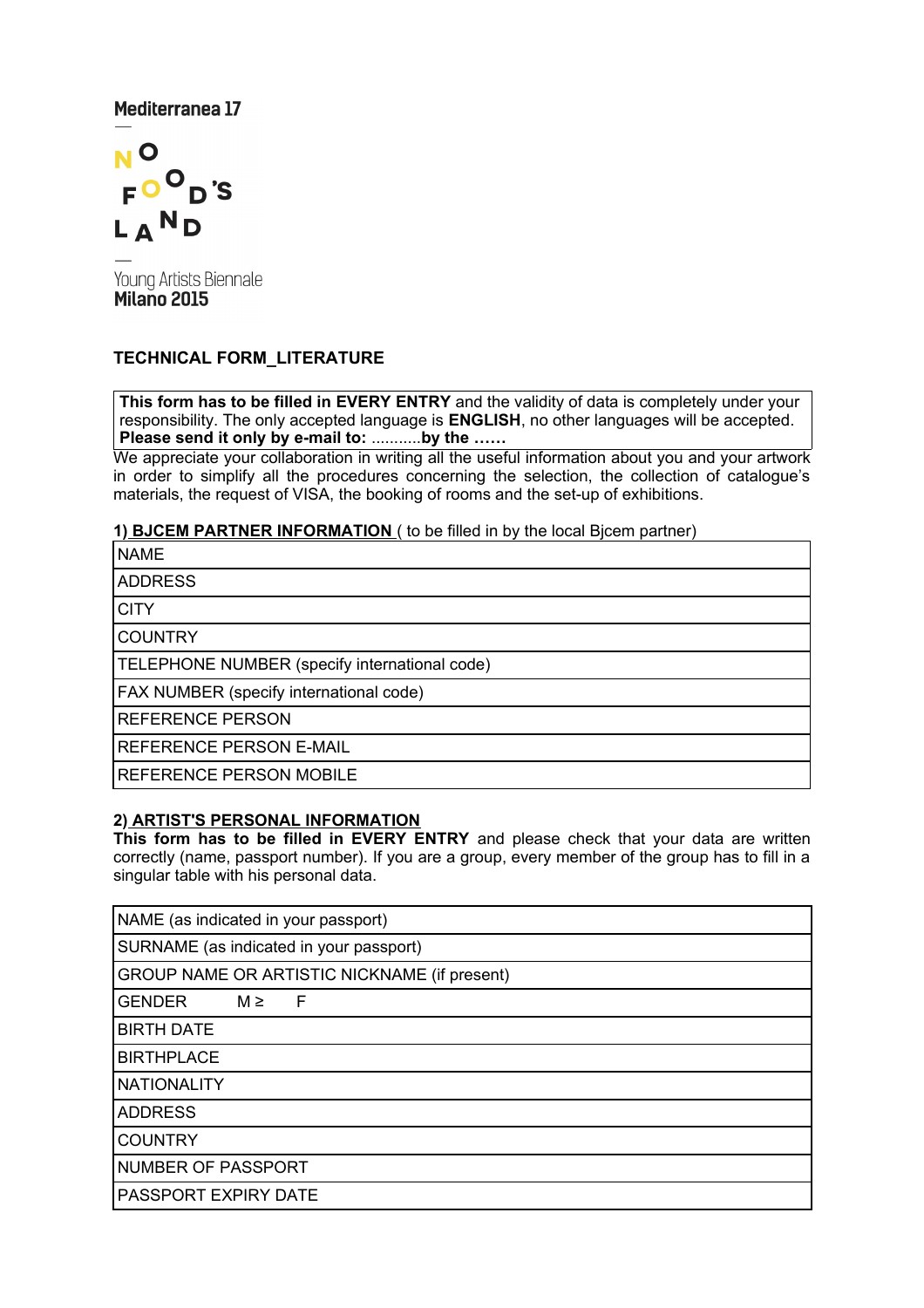TELEPHONE NUMBER (specify international code)

MOBILE NUMBER (specify international code)

E-MAIL

**WEBSITE** 

#### **(Please copy and paste here following the tables of the other members of the group)**

#### **3) ARTWORKS INFORMATION**

(it is possible to present max 3 projects).

Title:

Year of Production:

Please specify if it has been already published:  $YES \geq NO \geq$ 

*If YES it's important that it is free of rights.* Please specify when and where it has been published:

Title:

Year of Production:

Please specify if it has been already published:  $YES \geq NO \geq N$ 

*If YES it's important that it is free of rights.* Please specify when and where it has been published:

Title:

Year of Production:

Please specify if it has been already published:  $YES \geq NO \geq$ 

*If YES it's important that it is free of rights.* Please specify when and where it has been published:

| $\geq$ Novel | $\geq$ Poetry | $\geq$ Short stories | $\geq$ Storytelling |
|--------------|---------------|----------------------|---------------------|
|              |               |                      |                     |

 $\geq$  Blogs and web based projects  $\geq$  Documentary and reportage  $\geq$  Other

Description of the artwork (max 100 words):

Technical requirements provided by the artists: